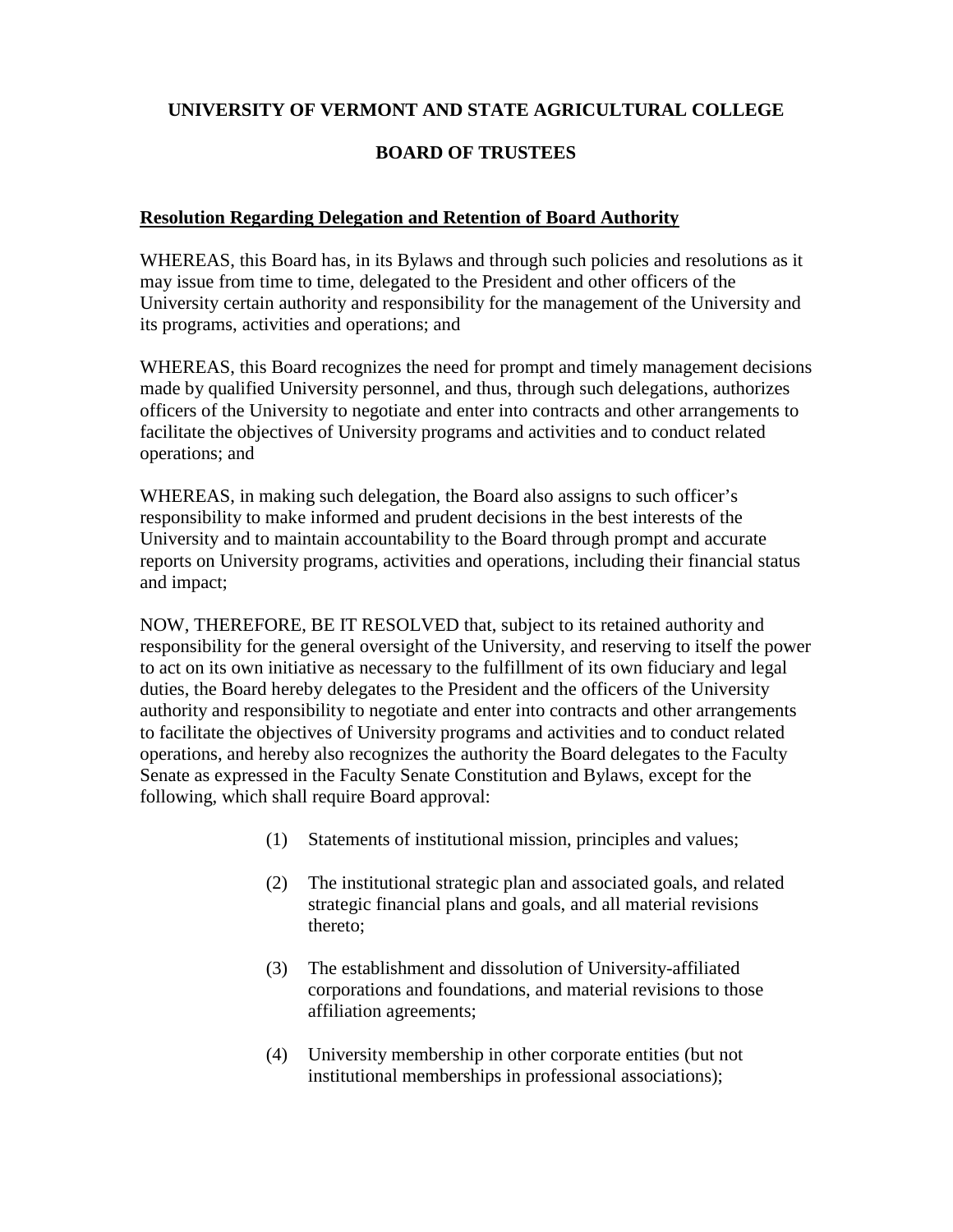- (5) The appointment of University Trustees to the boards of other corporate entities or public bodies in their capacity as University Trustees;
- (6) The appointment and employment of the President, election of the other officers of the Board and the University in accordance with the University Bylaws;
- (7) Employment severance payments in excess of the standard amount University policy specifies for officials who report to the President;
- (8) The creation, elimination or substantial revisions of, an academic unit, curriculum, research or service endeavor, as defined in the University Manual;
- (9) The establishment of faculty clinical practice plans;
- (10) Matters the Faculty Senate may appeal to the Board under the Senate Constitution and Bylaws;
- (11) The naming of, and name removal from, academic units, buildings and academic programs;
- (12) Through the Investment Subcommittee of the Budget, Finance and Investment Committee the selection, retention and termination of investment advisors and managers for the Long-Term Investment Pool; provided that the Board must itself approve policies for the Long-Term Investment Pool and the Limited Term Asset Pool;
- (13) The endowment spending rate, and the endowment administration fee;
- (14) Declaration of financial exigency, and the dissolution, merger or the sale or pledge or transfer of all or substantially all of the University's assets;
- (15) The General Fund budget;
- (16) Acceptance of the annual audited financial statements;
- (17) Tuition, room and board rates, student fees, and in-state status regulations for purposes of determining tuition;
- (18) The purchase, sale, exchange, or transfer ("transfer") of complete or partial UVM interests in real property valued greater than \$1,000,000 provided that the administration shall report at least once annually on transfer of such interests at a value greater than \$500,000 and less than or equal to \$1,000,000;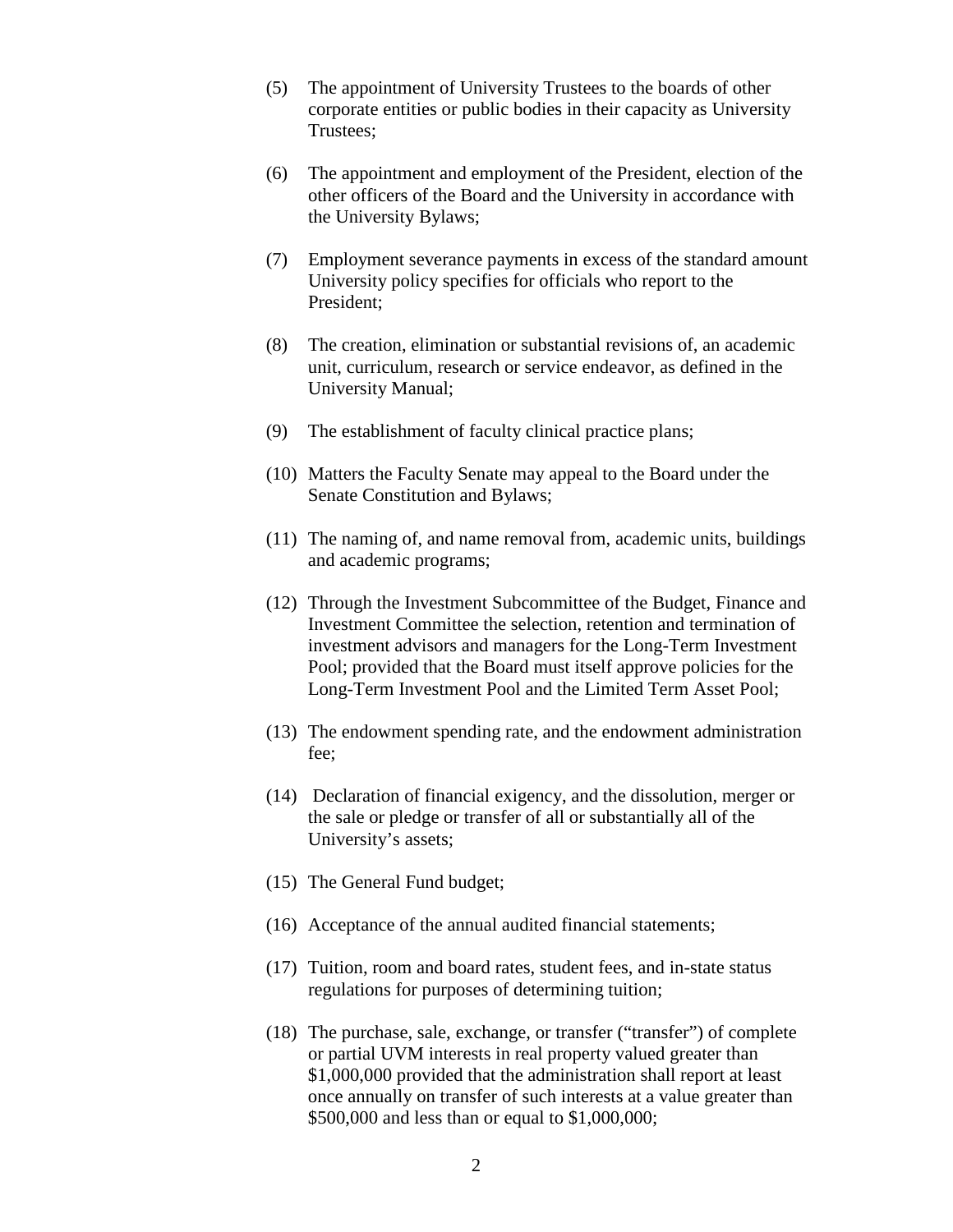- (19) University acceptance of compensation in eminent domain proceedings;
- (20) The lease or sublease of property with annual or aggregate rental value that equals or exceeds \$500,000, and renewals thereof;
- (21) The pursuit or acceptance of historic preservation designation for University property;
- (22) The Campus Master Plan, and material revisions thereto;
- (23) Payments in lieu of taxes to a government entity or payment of fees for municipal services rendered by or through a government entity and, in either instance, voluntarily;
- (24) Issuance of bonds;
- (25) Institutional debt policy;
- (26) The procurement of loans, lines of credit, or other financing, and performance as surety, in amounts or at a value greater than \$1,000,000, or entry into any financial derivative contract with a notional value greater than \$1,000,000;
- (27) The program design of a capital project and authorization to proceed with a capital project at an aggregate cost of greater than \$2,000,000, at a specified not-to-exceed cost, provided that the administration shall report to the Board on capital projects with an aggregate cost of greater than \$1,000,000 and less than or equal to \$2,000,000 as plans are developed and before projects are initiated;
- (28) A contract with a vendor for purchase of goods or equipment or the procurement of services, at an aggregate cost of greater than \$1,000,000, when such costs were not authorized previously through the customary capital projects approval process;
- (29) A contract with a vendor for professional services at an aggregate cost of greater than \$250,000 when such costs were not authorized previously through the customary capital projects approval process, and if the type of contact is not otherwise addressed in this resolution;
- (30) Revenue-generating contracts for goods or services provided or generated by the University at a cost to the contractee of more than \$1,000,000 over the term of contract;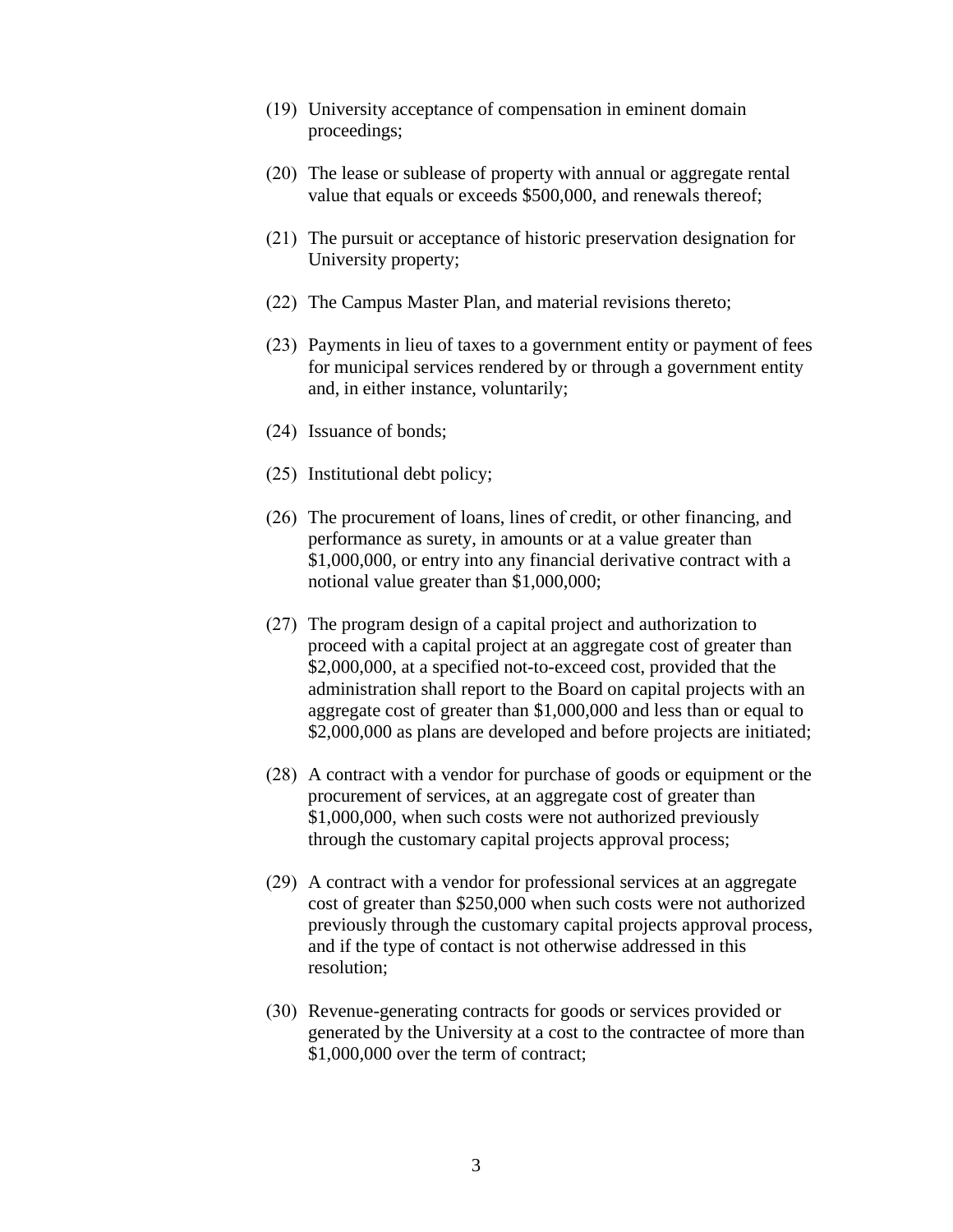- (31) The selection and retention of independent audit firm to conduct the annual audit of financial statements;
- (32) Contracts for non-audit services with the audit firm that is conducting the annual audit of financial statements at an aggregate cost greater than \$25,000;
- (33) The material terms of collective bargaining agreements and, within the context of approval of the annual budget, the annual salary pool for non-union-represented employees;
- (34) The settlement of legal claims or lawsuits at a cost greater than \$250,000, regardless of insurance coverage;
- (35) Authorization to file or settle lawsuits in which the Board, or a Trustee or an Officer of the University is a named party (and, in the latter two instances, *ex officio),* or a Board-approved policy is in dispute;
- (36) A contract or lease whose term, including potential or proposed renewals, exceeds five (5) years, regardless of contract value or amount, provided that Board approval is not required for a) licenses and option agreements, confidentiality agreements, materials transfer agreements, or other similar arrangements administered by the University's Office of Technology Commercialization, or b) revenue generating contracts for goods or services provided or generated by the University at an aggregate cost to the contractee of less than \$500,000;
- (37) All self-governance matters reserved to the Board in the University Bylaws, or as otherwise required or permitted by law;
- (38) Material revisions to the University Manual or to the College of Medicine Faculty Handbook;
- (39) Institutional policies, including material revisions thereto, and such other authority as the Board is required to exercise without delegation as a matter of law or that, in the future and prospectively, authority that is wishes to retain or resume in the exercise of its fiduciary duties and its sole discretion;

AND BE IT FURTHER RESOLVED, that notwithstanding such delegations, through the President or his designees the administration shall report periodically on matters of institutional management and operations as the Board may direct and/or as may be appropriate and desirable, including without limitation periodic reporting on gifts and grants; and

BE IT FINALLY RESOLVED, that this resolution shall supersede all preexisting resolutions regarding delegation and retention of Board authority.